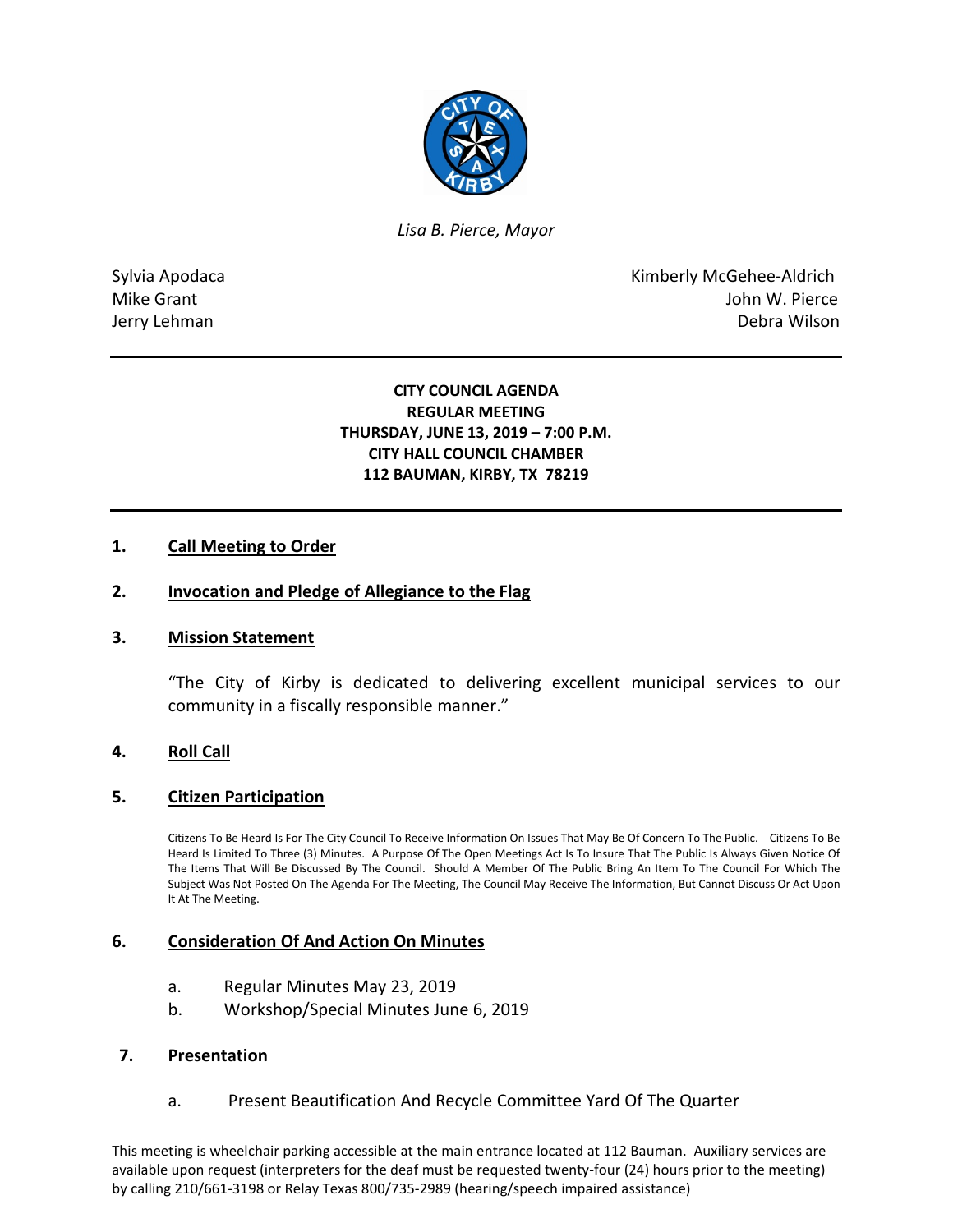# **8. Discussion And Possible Action**

- a. Discussion And Possible Action On Ordinance No. O-2019-858, An Ordinance Of The City Of Kirby, Texas Adopting Section 150.90 Of Chapter 150 Of The Code Of Ordinances Of The City Of Kirby, Texas To Establish Construction Permit And Inspection Fees And Declaring An Effective Date. This Is The First Reading.
- b. Discussion And Possible Action To Dispense With The Second Reading Of Ordinance No. O-2019-858 So That Ordinance No. O-2019-858 Becomes Effective Immediately.
- c. Discussion And Possible Action On Ordinance No. O-2019-857, To Adopt The International Property Maintenance Code, 2018 Edition, And Local Amendments Thereto And Establishing A Penalty Of A Fine Of Not More Than \$2,000 For Violations With Each Day A Violation Occurs Constituting A Separate Offense. This Is The Second Reading.
- d. Update, Discussion And Possible Action On Binz Engleman Road Reconstruction Project
- e. Discussion And Possible Action To Accept Resignation Of Raul Martinez From The Planning And Zoning Commission
- f. Discussion And Possible Action On Appointing A Member To The Planning And Zoning Commission
- g. Discussion And Possible Action On Appointing Up To Four Alternate Members To The Building And Standards Commission
- h. Discussion And Possible Action On Appointing A Member To The Beautification And Recycle Committee
- i. Discussion And Possible Action On Appointing Members To the Kirby Senior Center Corporation Board
- j. Discussion And Possible Action On An Eagle Scout Project At Basketball Court On City Owned Property Adjacent To The Kirby Senior Center
- k. Discussion And Possible Action On The City Of Kirby Comprehensive Plan

## **9. Requests and Announcements**

a. Requests By Mayor And Council Members For Items To Be Placed On Future City Council Agendas And Announcements On City Events/Community Interests